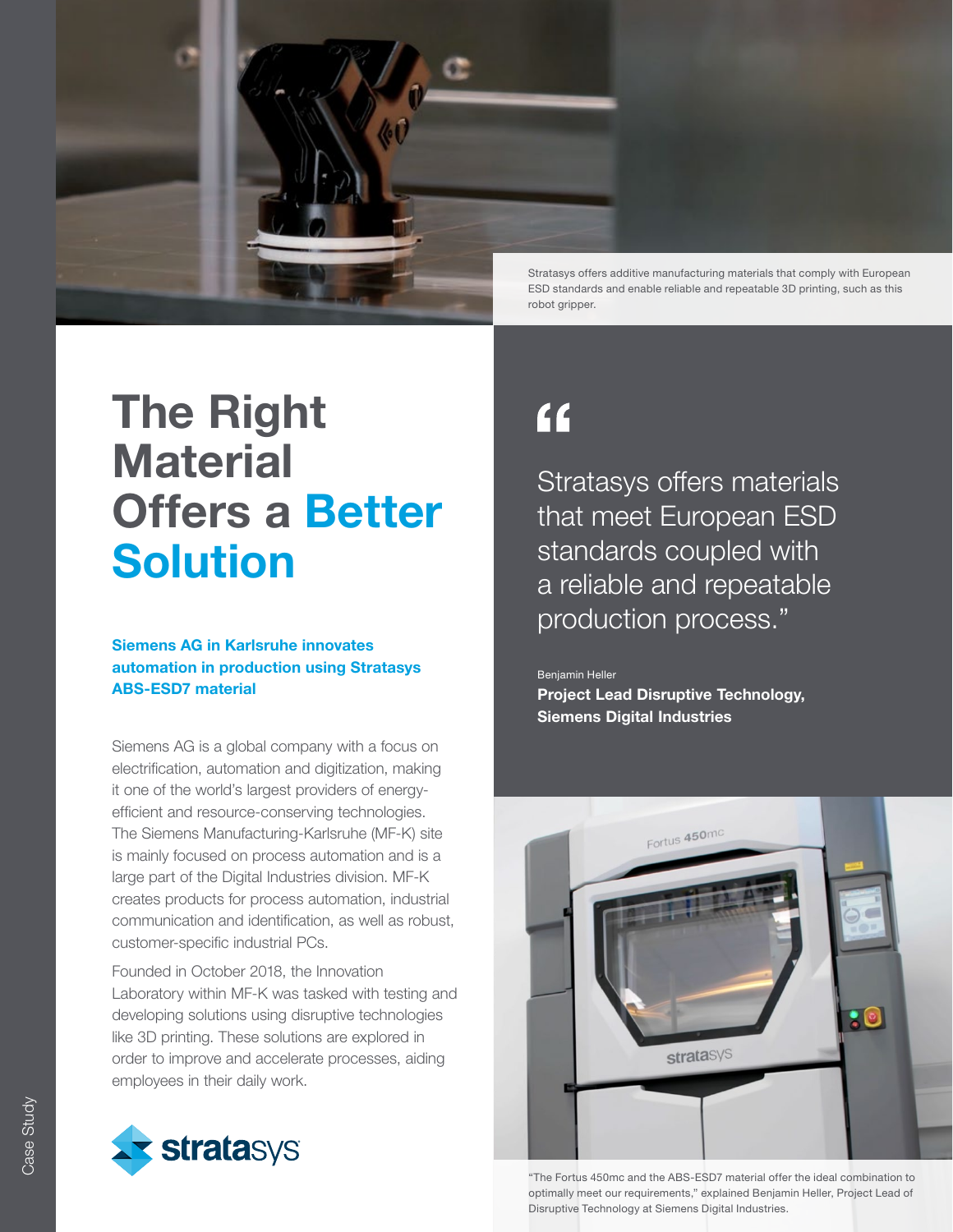

MF-K uses Stratasys systems to print assembly fixtures, product-dependent trays and robotic grippers.

The daily business of MF-K is characterised by highly-varied products produced in small quantities. For mass production to be cost effective, it is necessary to reduce the complexity of the production system. This is attained by continuously improving processes, increasing production flexibility, reducing throughput times and implementing innovative automation solutions quickly and cost-effectively. To achieve these goals, the Innovation Laboratory of MF-K uses Stratasys® FDM® and PolyJet™ systems.

As an electronics plant, MF-K works with components on a daily basis that are electrostatically sensitive. These can be damaged or even destroyed by electrostatic discharge (ESD) during use. Therefore, it's essential to comply with the necessary ESD standards to prevent this from happening.

"Stratasys offers additive manufacturing materials that comply with European ESD standards and enable reliable and repeatable 3D printing. The Fortus 450mc™ and the ABS-ESD7™ material offer the ideal combination to optimally meet our requirements," explained Benjamin Heller, Project Lead Disruptive Technology, Siemens Digital Industries. ABS-ESD7 is a static-dissipative FDM material suitable for applications involving sensitive electronics.

The Fortus 450mc can produce durable and dimensionally stable additive components from high-performance thermoplastics, which are ideally suited for use in a production environment.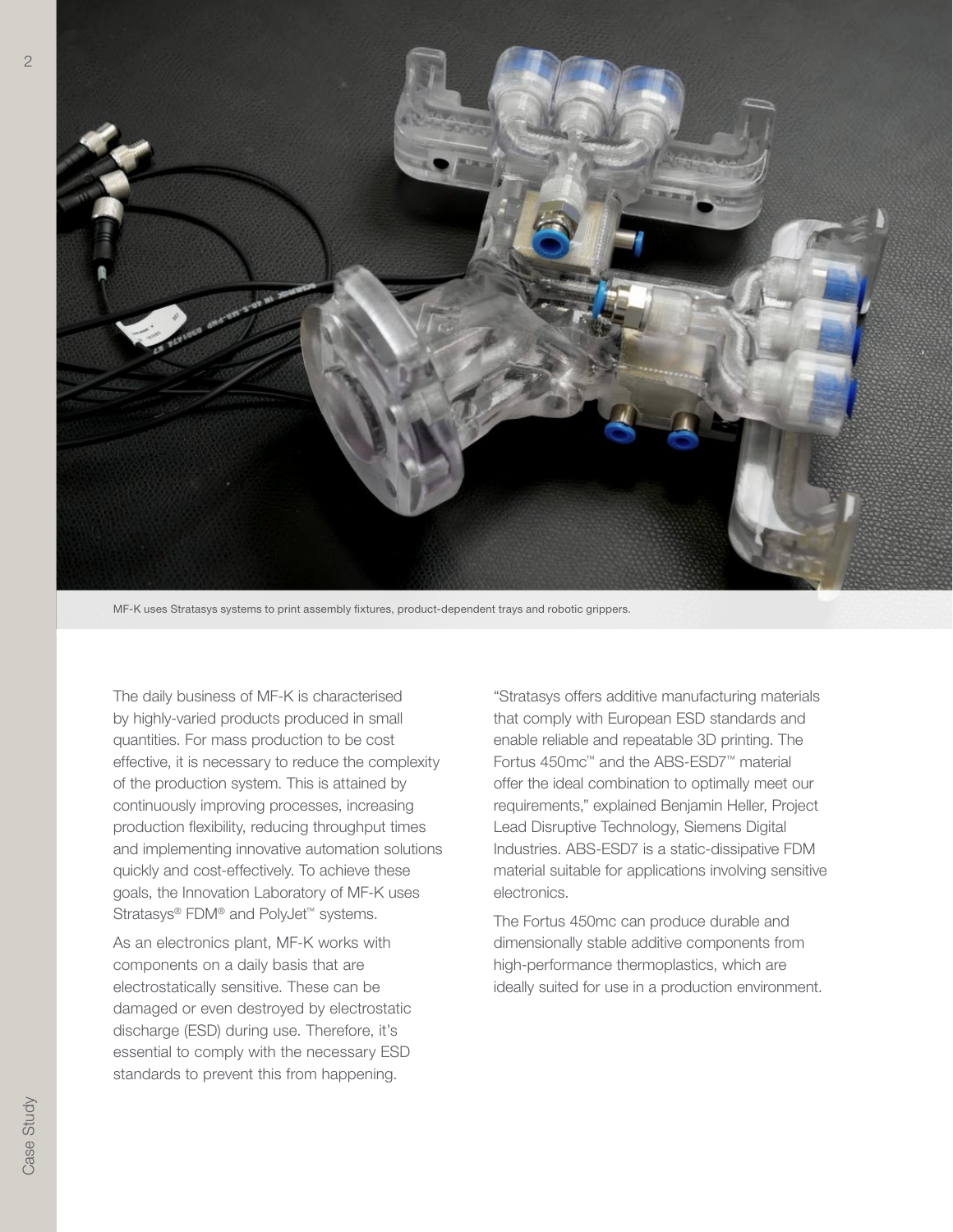## $\overline{\mathbf{G}}$

3

The Fortus 450mc and the ABS-ESD7 material offer the ideal combination to optimally meet our requirements."

Benjamin Heller Project Lead Disruptive Technology, Siemens Digital Industries

These components for automation solutions are developed, tested and integrated in the innovation laboratory. Siemens MF-K uses Stratasys 3D printers to make assembly fixtures, productdependent trays and robotic grippers.

"Especially with regards to the robot grippers, additive manufacturing has advantages over conventional methods. The grippers can be designed compactly and applications such as complex vacuum channels in the basic body can be realized. It is also possible to print flexible structures," said Heller.



For the robot grippers, additive manufacturing enables the compact design, and applications such as complex vacuum channels in the basic body can be realized.



Siemens uses additive manufacturing within its company sites, reducing time-to-market and achieving higher productivity and flexibility.